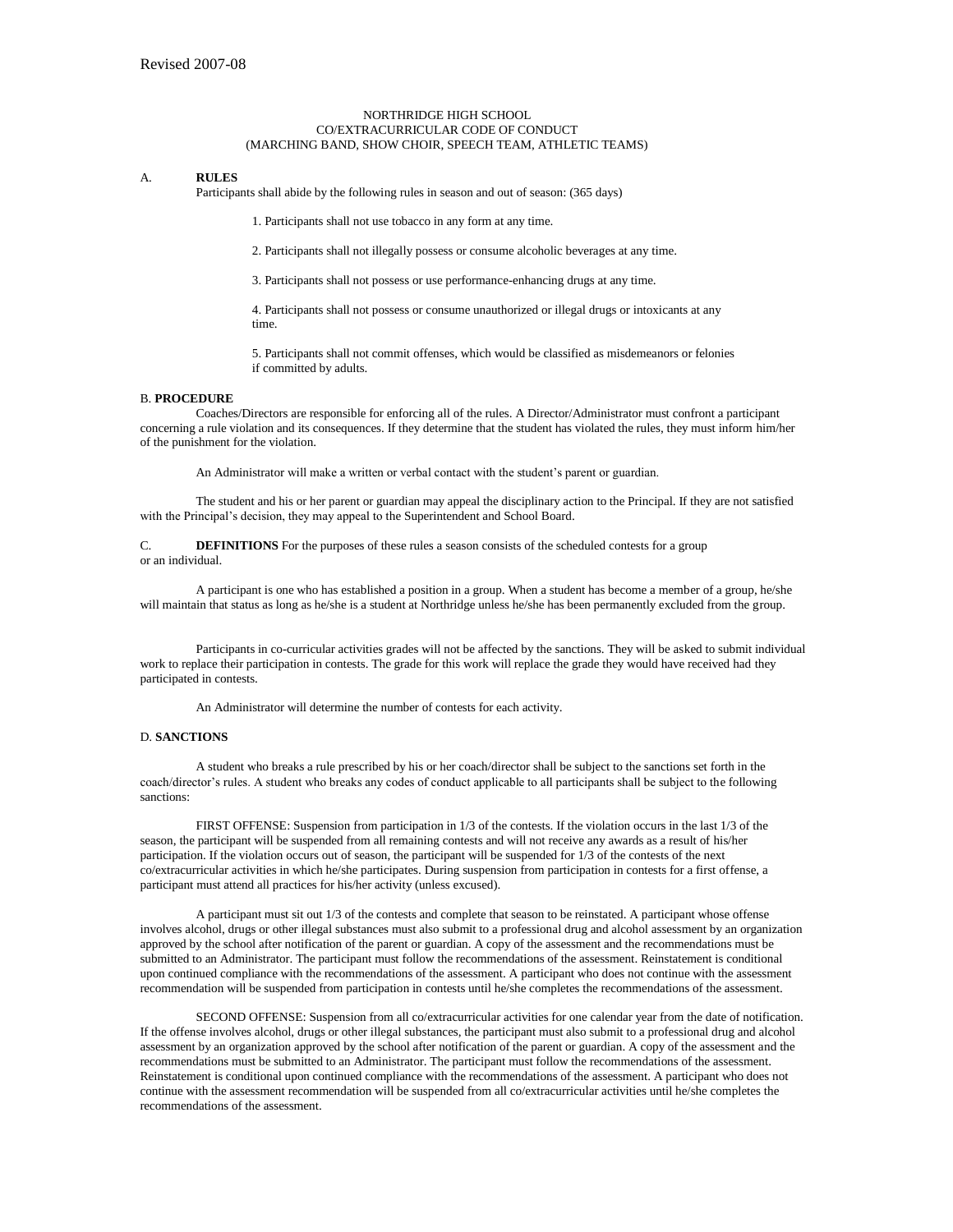THIRD OFFENSE: Permanent exclusion from co/extracurricular activities.

A participant may not serve an academic penalty and a code of conduct rule violation penalty simultaneously. A participant who is academically ineligible may continue to practice with the consent of his or her parent or guardian and the director.

#### E. **SELF-REFERRAL PROCEDURE**

In an attempt to support parents and their efforts, Northridge High School has established the "Self-Referral" procedure. This procedure encourages parent(s)/guardian or participants to come forward voluntarily to acknowledge a participant's dependency on alcohol, drugs, intoxicants and tobacco. Parent(s)/guardian and/or participants who voluntarily come forward may earn a waiver, which suspends any discipline that would have been imposed for violation of this Code of Conduct from participation in contests.

1. The parent(s), guardian and/or participant must voluntarily seek a waiver before any school personnel or a law enforcement agency learns or is about to learn of a violation of the Code of Conduct and before the selection of the participant for any testing under the random drug testing program which yields a positive test result.

2. The parent(s)/guardian and participant agree to work through the Northridge High School Administration to complete the assessment outlined in a "First Offense".

3. The participant and parent(s) or guardian will consent to mandatory participant drug screening for one full calendar year. Northridge High School personnel will determine the frequency of the drug test after reviewing the assessment recommendations.

4. The parent(s)/guardian and /or participant must agree to pay for a maximum of three tests. However, if a participant qualifies for free lunches, the school will pay for the first three tests. The school will assume the financial responsibility for any additional tests.

5. A Northridge student may qualify for this waiver once during his/her career. If a student commits a violation after using the "Self-Referral" procedure the violation will be treated as a "Second Offense" and those procedures will apply.

# F. **DRUG-TESTING PROGRAM**

1. Purposes. The purposes of the Northridge High School student participant drug-testing program are:

(a) To prevent drug, alcohol, intoxicant and tobacco usage.

(b) To educate participants and parents/guardians as to the serious physical, mental and emotional harm caused by drug, alcohol, intoxicant and tobacco use and abuse.

(c) To assist participants who might be tempted to use drugs, alcohol, intoxicants or tobacco to say no and have a sound reason for doing so.

(d) To prevent injury, illness and harm as a result of drug, alcohol, intoxicant and tobacco use.

(e) To maintain a school environment free of drugs, alcohol, intoxicant and tobacco use and abuse.

(f) To expose and educate participants to a procedure frequently and increasingly used in society.

This program will provide an opportunity for participants and parents/guardians to gain a greater awareness of substance use and abuse issues. Participants, with the support of their parents/guardians, will be encouraged to choose a drug free lifestyle.

2. Participation in the Program is a Condition of Participation in Co/extracurricular activities. No student shall be allowed to participate in co/extracurricular activities sponsored by Northridge High School unless the student and his or her parent or guardian shall have signed a form in which they agree that the student will participate in the drug-testing program. The student will be asked to sign the form as soon as he or she has established participant status.

3. Random Selection. The Administration shall maintain a database, which includes the names of all student participants. In the database, each student shall be assigned an identification number. After any change in the database and before the next selection of student participants for testing, an Administrator shall report to the local selection, collection and reporting agency all of the identification numbers currently in the database. (This report may require only notification of changes.)

Tests shall be conducted when school is in session. An Administrator shall determine how frequently the tests shall be conducted; having made a determination with regard to frequency, an Administrator shall select by lot the day or days within any given period when the tests shall be conducted. An Administrator shall also determine the number of student participants to be tested on any given day. An Administrator shall tell the local selection, collection and reporting agency when the next tests will be conducted and how many student participants will then be tested, and that agency shall use a reputable computer program for randomly selecting the identification numbers of student athletes to be tested. The local selection, collection and reporting agency shall not have access to the student names that correspond with identification numbers.